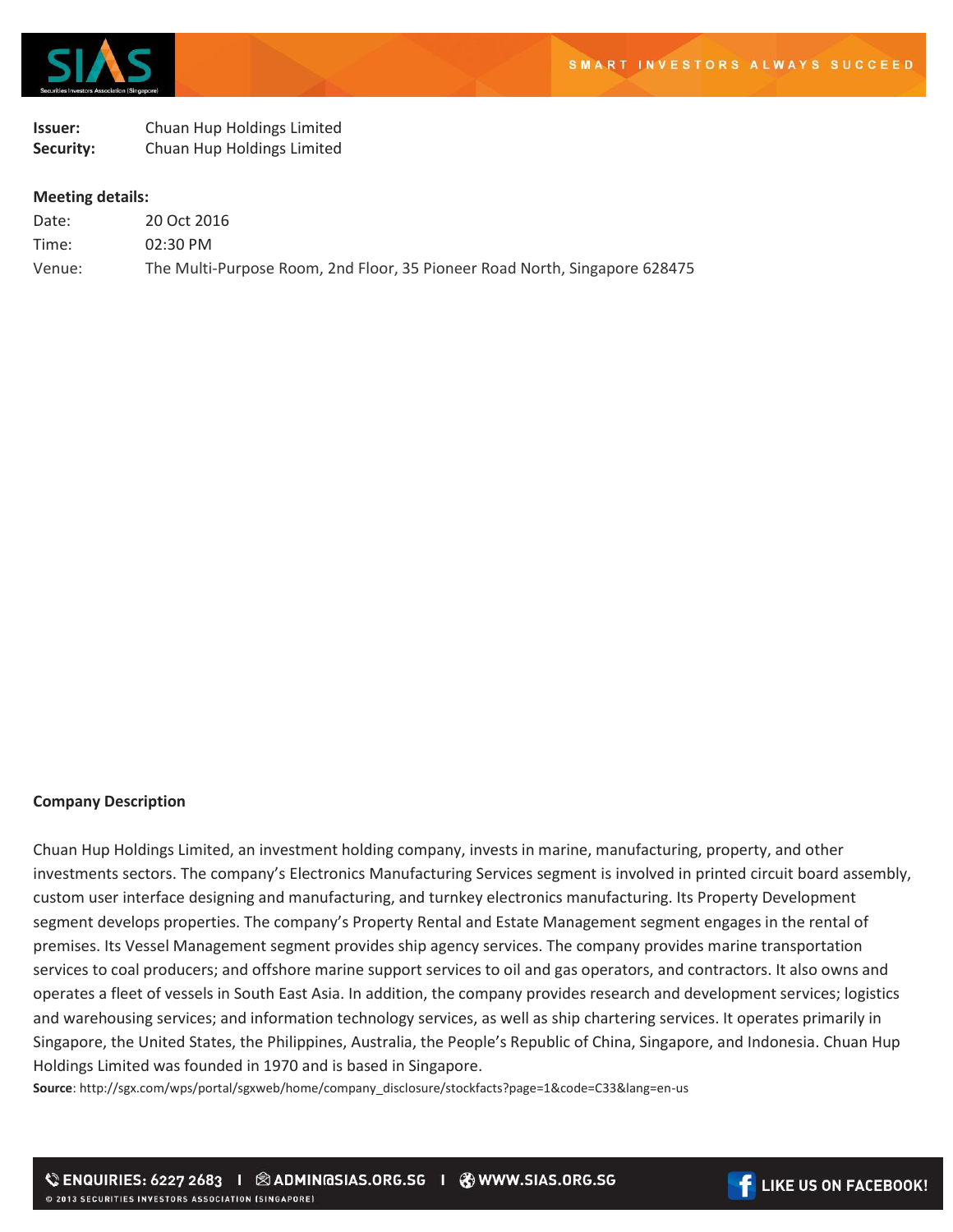

1. The group has been a substantial shareholder of Finbar Group Limited ("Finbar"), an Australian property development company listed on the Australian Stock Exchange since 1995. The company's direct equity stake of about 18%-19% has been accounted for as an available-for-sale investment in the consolidated financial statements prior to this year. For the financial year ended 30 June 2015, the group recognised a \$25.5 million charge to the change in fair value of its "available-for-sale" investments.

From 1 July 2014 to 30 June 2015, Finbar's quoted market price on the Australian Stock Exchange has dropped from A\$1.63 (1 July 2014) to A\$1.19 (30 June 2015), a drop of 27%. As the Australian dollars had also dropped 18% over the same period, the fair value of Finbar dropped about 40% in the FY2015.

Similarly, had the accounting treatment remained constant, Finbar's fair value as at the financial year ending 30 June 2016 would have dropped by a further 32% in FY2016, leading to further charges in the change in fair value of its "available-for-sale" investments.

However, by changing the accounting treatment to account for Finbar as an associate from 1 January 2016, the group instead recognises the proportion ownership of Finbar's net asset. The impact of this change in accounting treatment is that US\$33.2 million is now the carrying amount versus the fair value of investment based on published price quotation of just US\$27.5 million (page 61 of the annual report).

As a result, the drop in fair value was avoided. And the group in fact booked US\$6.4 million due to the "Reclassification of investment revaluation reserve to profit or loss when an investment became an associate" (page 50 – Other Gains).

## 6. Other gains, net

The following items were credited/(charged) to profit or loss:

|                                                                                 | Group           |                 | Company         |                 |
|---------------------------------------------------------------------------------|-----------------|-----------------|-----------------|-----------------|
|                                                                                 | 2016            | 2015            | 2016            | 2015            |
|                                                                                 | <b>US\$'000</b> | <b>US\$'000</b> | <b>US\$'000</b> | <b>US\$'000</b> |
| Reclassification of investment revaluation<br>reserve to profit or loss when an |                 |                 |                 |                 |
| investment became an associate                                                  | 6,372           |                 | 7.974           |                 |

*Source: Chuan Hup Holdings Limited Annual Report 2016*

Profit before tax for the group was US\$14.7 million. Without the US\$6.4 million non-cash accounting boost, profit before tax would have been just US\$8.3 million.

**Could the Audit committee comment on the decision to change the accounting policy? How did management determine that two out of six board seats on Finbar would allow the company to exercise significant influence on Finbar? Would the US\$6.4 million be also factored into the remuneration calculations of executive directors and the relevant senior management?** 

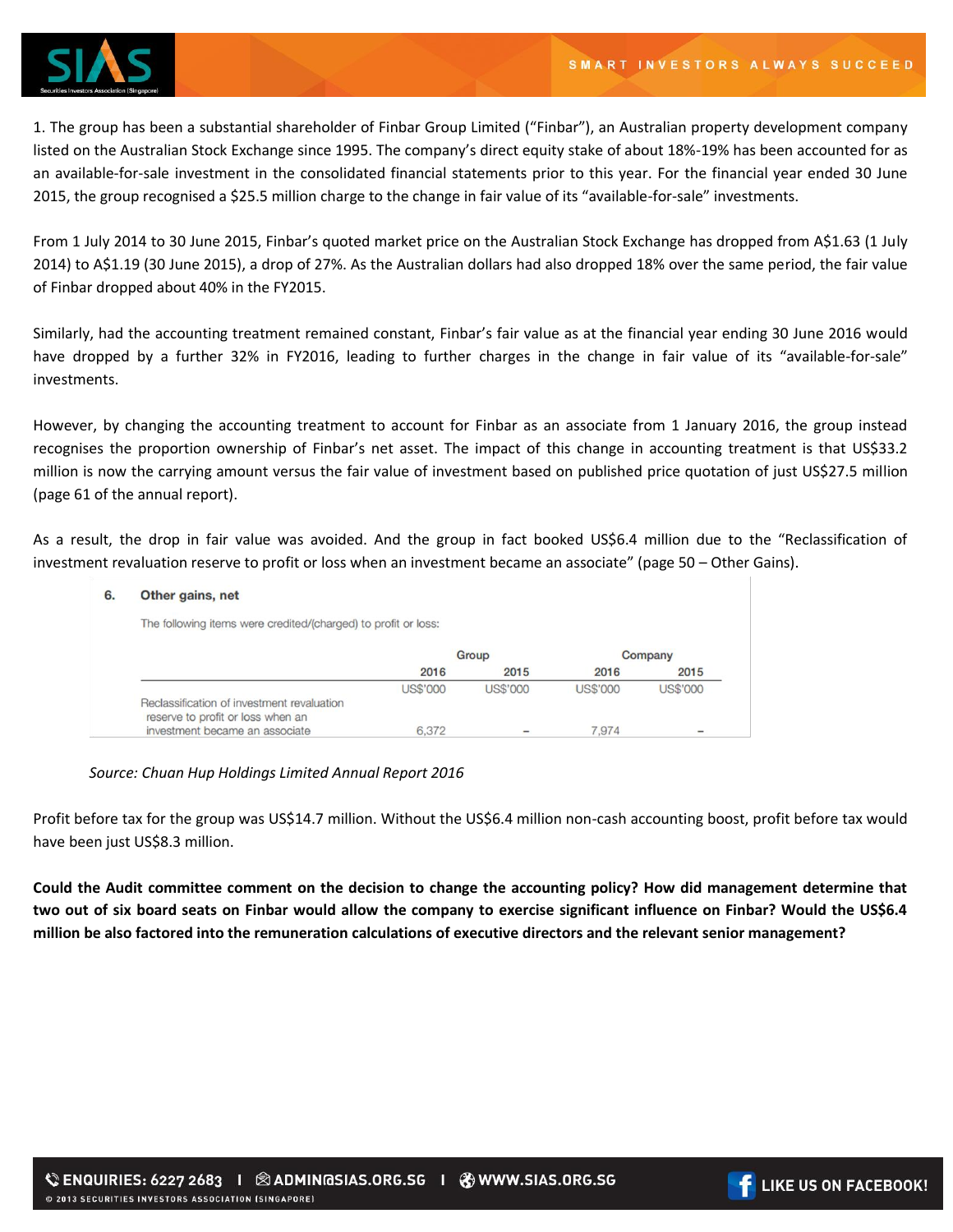

2. With the repositioning to an investment company, the company now holds a diversified portfolio of investments in the electronics manufacturing services and property sectors, in addition to its equity investments portfolio ("About Us" – Annual report FY2016). Under the section "Our Investments" (page 4 of the annual report), the property related investments include several Joint ventures to develop properties in Australia, a 32.5% stake in Security Land Corporation ("SLC"), office units in GB Building and a USD17 million Convertible loan to PSD Holdings Pte Ltd.

**What is the board's guidance to management in terms of the capital allocation and the group's overall investment mandate? Would taking minority, non-controlling stakes in both listed and unlisted property developers be the best strategic option for the group?** There could be another non-control, minority stake in a small listed developer if the convertible loan to PSD Holdings is converted.

Also, it is noted that Security Bank Corporation had sold its 51.81% stake in Security Land Corporation for P1.6 billion in November 2015. **Could management provide an update on how the change in the shareholder structure has affected SLC?**

**Also, could management provide more detail of its investments in the notes of the financial statements? Specifically:** 

- **Note 17 (Investment securities): quoted equity investments (held-for-trading) increased from US\$8.8 million to US\$29.0 million. Can the Audit committee held shareholders understand the reason for the increase? Is the risk profile altered with such a large increase in short-term equity exposure?**
- **Similarly, Unquoted fund investments increased from US\$6.1 million in 2015 to US\$16.0 million. Can shareholders know the funds invested in?**
- **In the consolidated cash flow statement, Impairment loss on available-for-sale investments for the financial year was US\$4.4 million. There is no footnote for this rather large impairment. Can the audit committee shed some light on this impairment lost and improve the disclosure on the investments in the next annual report? Is this an impairment on SLC?**

3. The group has two independent directors who were first appointed to the board in 2001 and 2003. On page 13, it was disclosed that "the Board has subjected their independence to particularly rigorous review and established that despite serving as Directors for more than nine years, Prof. Tan and Mdm Young continue to demonstrate strong independence in character and judgement in the discharge of their responsibilities as Directors of the Company" (page 13).

**With the management renewal well in place, shareholders would like to hear from the Nominating Committee on the board renewal plans.** Given that the company is now an investment holding company with significant exposure to real estate, it might be good to have directors with direct experience and ground knowledge of foreign real estate markets.

Additionally, it is disclosed in the annual report that Head, Legal and Corporate Secretarial and the Group Company Secretary is the spouse of the Independent Chairman of the board.